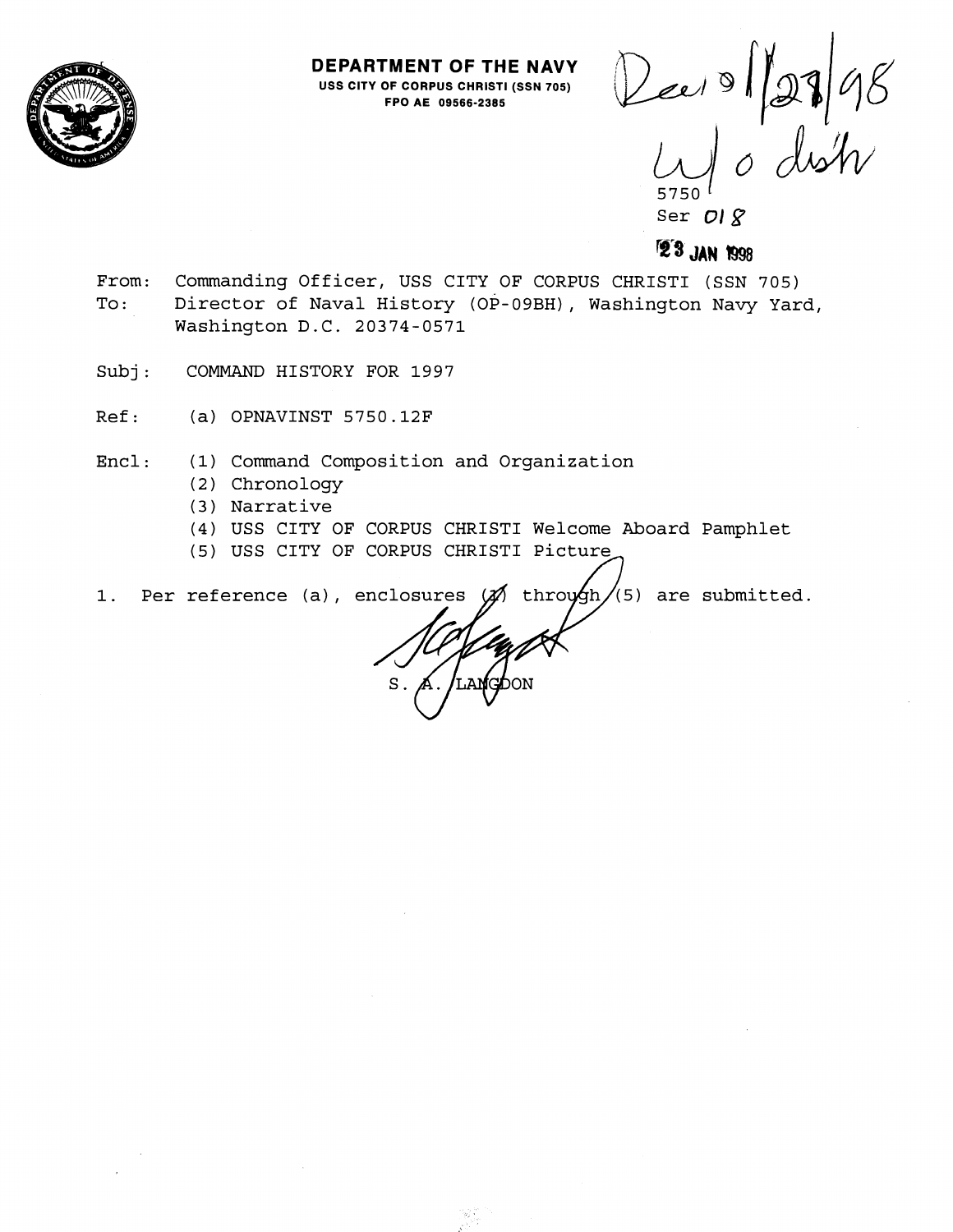# **COMMAND COMPOSITION AND ORGANIZATION**

# 1. MISSION:

Per COMSUBLANT OPORD 2000 the ship's mission is to carry out tasks assigned by higher authority, fulfill assigned commitments, maintain high standards of personnel and material readiness for naval action, and strive continuously to improve submarine tactics in the accomplishment of the mission.

# 2. ORGANIZATIONAL STRUCTURE:

a. Immediate Senior in Chain of Command (ISIC) : Commander Submarine Squadron FOUR.

b. Units **underoperational/administrative** control: None.

# 3. COMMANDER AND BIOGRAPHY:

a. CDR Scott A. Langdon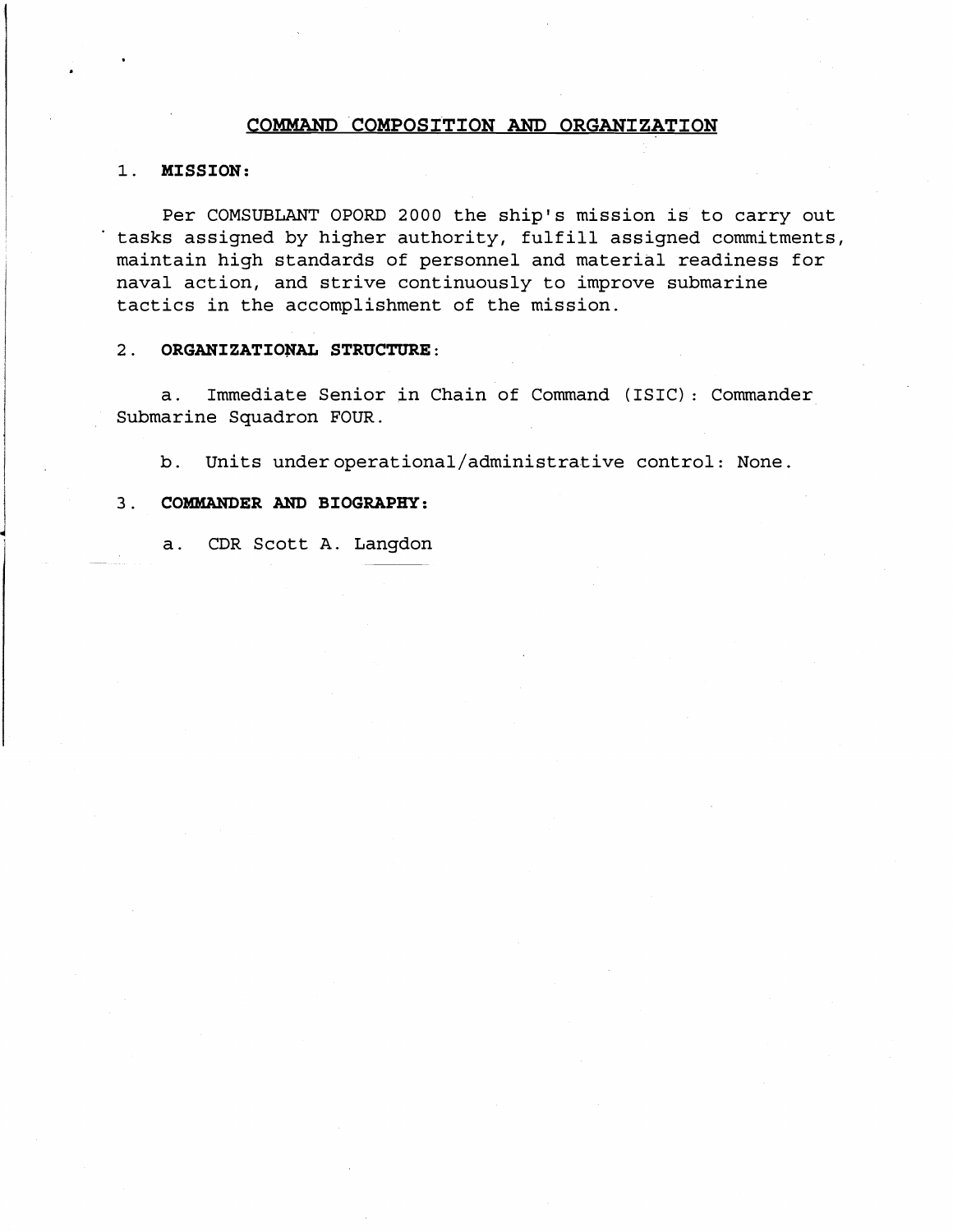# **COMMAND CHRONOLOGY**

| <b>DATE</b>       | <b>EVENT</b>                                                                     |
|-------------------|----------------------------------------------------------------------------------|
| January 1-31      | Moored at United States Submarine Base New<br>London, Groton, Connecticut.       |
| <b>February 3</b> | Underway from United States Submarine Base New<br>London, Groton, Connecticut.   |
| February 10       | Moored at Port Everglades, Fort Lauderdale,<br>Florida for liberty call.         |
| February 14       | Underway from Port Everglades, Fort<br>Lauderdale, Florida for a VIP cruise/BSP. |
| February 26       | Moored at United States Submarine Base New<br>London, Groton, Connecticut.       |
| March 3           | Underway from United States Submarine Base New<br>London, Groton, Connecticut.   |
| March 21          | Moored at United States Submarine Base New<br>London, Groton, Connecticut.       |
| April 1-30        | Moored at United States Submarine Base New<br>London, Groton, Connecticut.       |
| May 28            | Underway from United States Submarine Base New<br>London, Groton, Connecticut.   |
| May 29            | Moored at United States Submarine Base New<br>London, Groton, Connecticut.       |
| May 30            | Underway from United States Submarine Base New<br>London, Groton, Connecticut.   |
| May 31            | Moored at United States Submarine Base New<br>London, Groton, Connecticut.       |
| June 6            | Underway from United States Submarine Base New<br>London, Groton, Connecticut.   |

Encl (2)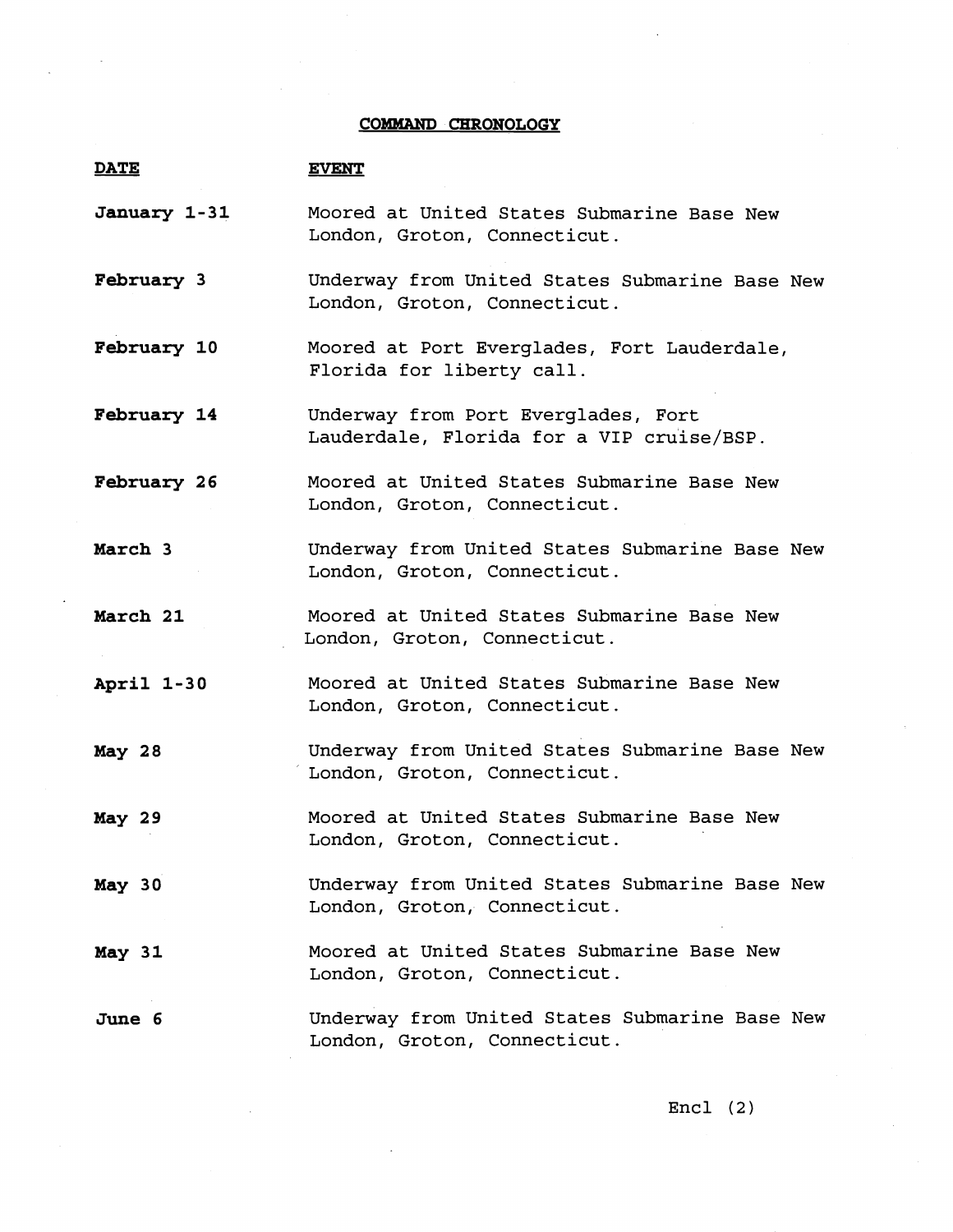**June 8 June 12 June 27 July 7 August 4 September 8 September 27 September 30 October 7 October 8 October 9 November 2 0 November 2 6 December 10**  Moored at Clearwater AFB, Halifax, Nova Scotia, Canada. Underway from Clearwater AFB, Halifax, Nova Scotia, Canada. Moored at United States Submarine Base New London, Groton, Connecticut. Underway from United States Submarine Base New London, Groton, Connecticut. Moored at United States Submarine Base New London, Groton, Connecticut. Underway from United States Submarine Base New London, Groton, Connecticut. Moored at United States Submarine Base New London, Groton, Connecticut. Underway from United States Submarine Base New London, Groton, Connecticut. Moored at United States Submarine Base New London, Groton, Connecticut. Underway from United States Submarine Base New London, Groton, Connecticut. Moored at United States Submarine Base New London, Groton, Connecticut. Underway from United States Submarine Base New London, Groton, Connecticut. Moored at United States Submarine Base New London, Groton, Connecticut. Underway from United States Submarine Base New London, Groton, Connecticut.

Encl (2)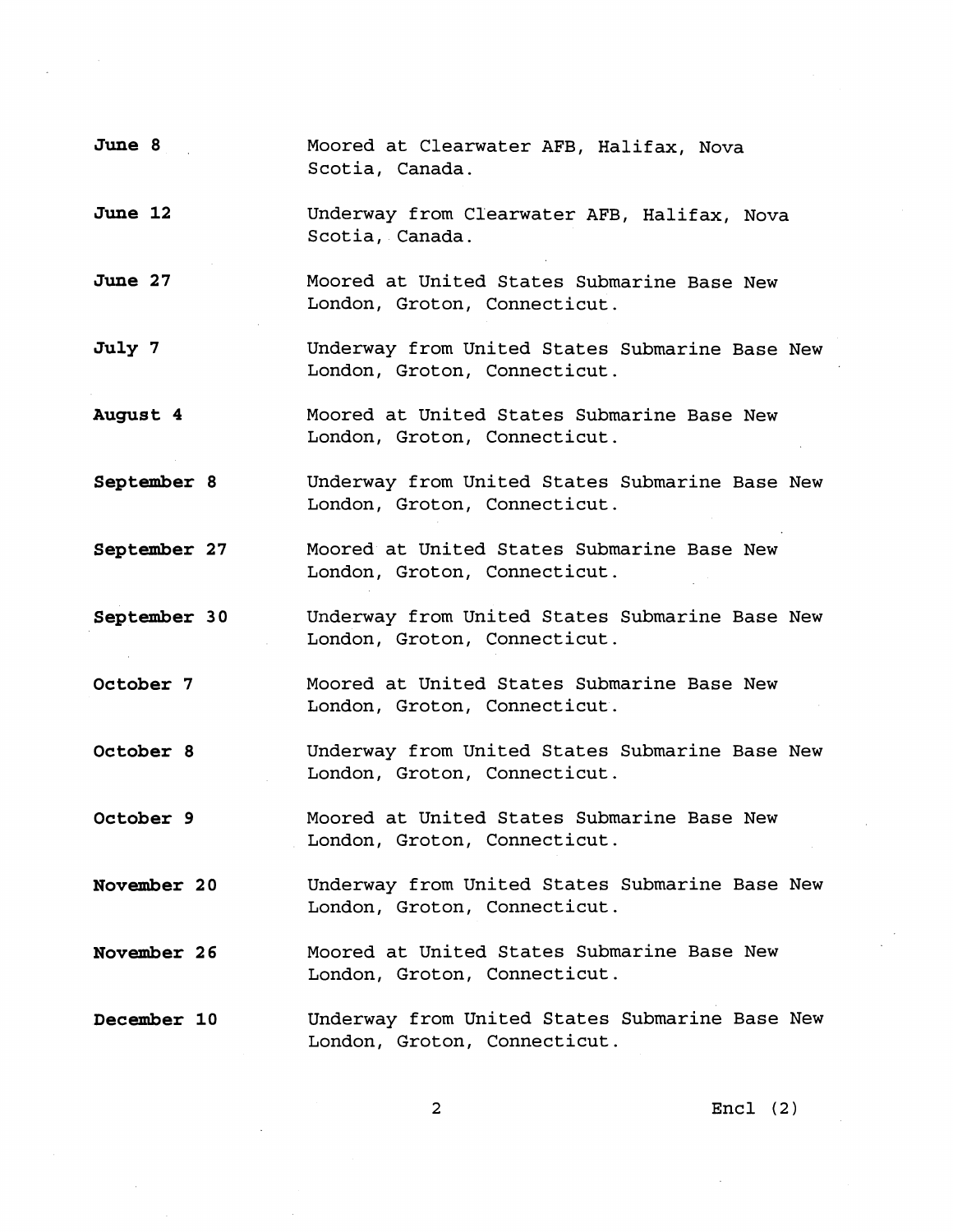| December 15 | Moored at United States Submarine Base New<br>London, Groton, Connecticut.     |
|-------------|--------------------------------------------------------------------------------|
| December 22 | Underway from United States Submarine Base New<br>London, Groton, Connecticut. |
| December 22 | Moored at United States Submarine Base New<br>London, Groton, Connecticut.     |

 $\hat{\mathcal{L}}$ 

Encl **(1)**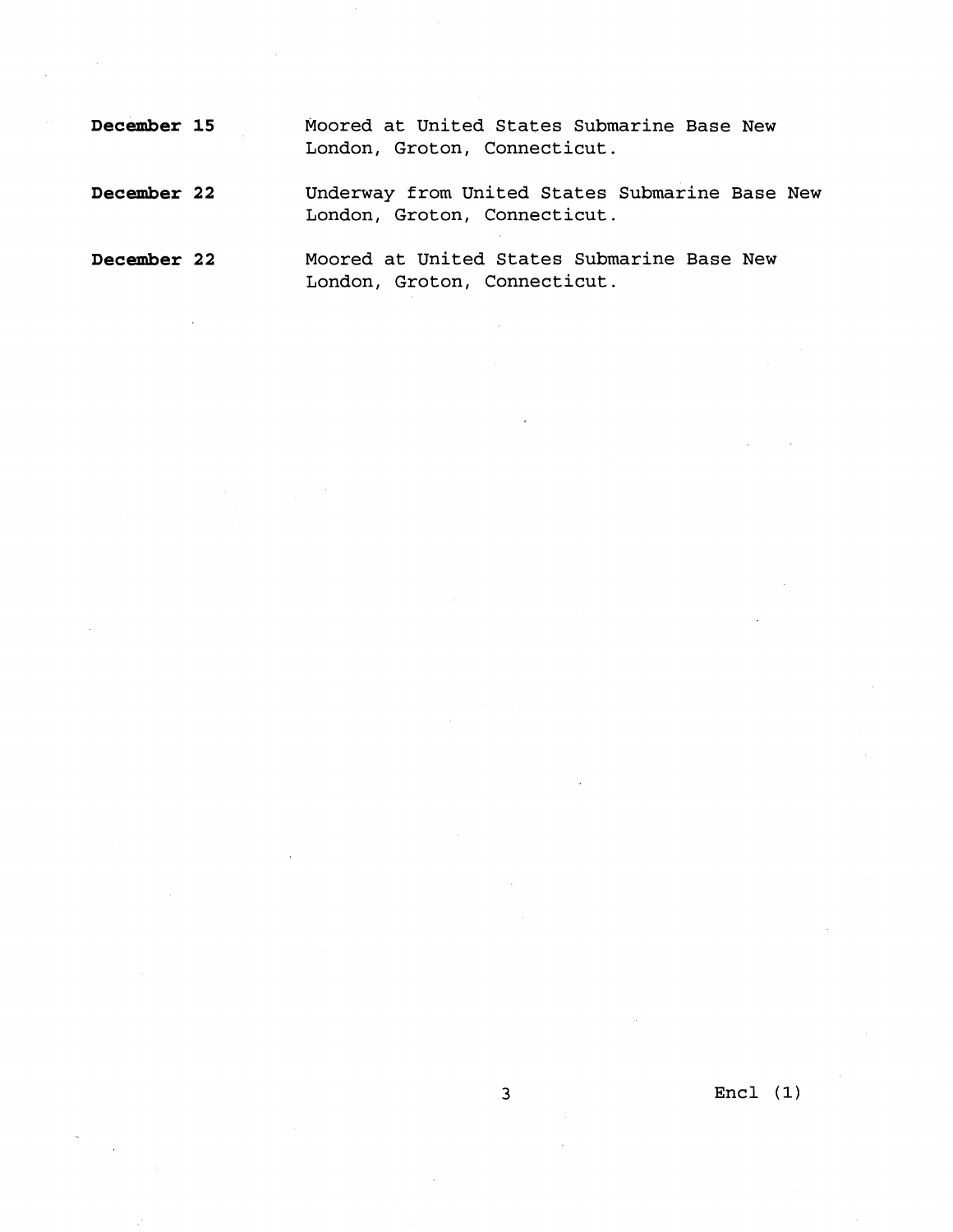#### **1997 COWWAND NARRATIVE**

#### **January**

After a holiday standdown period, the CITY OF CORPUS CHRIST1 started the year in an upkeep status. The ship remained moored at United States Submarine Base New London, Groton, CT throughout the month.

#### **February**

The CITY OF CORPUS CHRISTI completed the upkeep on 02 February and got underway on 03 February in support of Fleet ASW exercises. The ship made a liberty port call in Port Everglades, Fort Lauderdale, Florida on 10 February. The ship got underway on 14 February for a VIP cruise, which included several congressional aides. The ship conducted a BSP the same day to disembark the VIP's, and remained underway until 26 February, returning to homeport.

#### **March**

The CITY OF CORPUS CHRIST1 left homeport on 03 March for local operations and a CNO project, returning to homeport on 21 March. The ship ended the month of March in an upkeep status, in preparation for SRA (Selected Refit Availability). SRA officially began on 31 March.

#### April

The CITY OF CORPUS CHRIST1 began the month of April by drydocking the ship on April 01. The ship remained in a drydock and SRA status for the rest of the month.

#### May

The CITY OF CORPUS CHRIST1 began the month of May in drydock, continuing the SRA. The ship was undocked on 15 May, and completed the SRA on 26 May. The ship got underway on 28 May for post-SRA sea trials, returned to homeport on 29 May, got underway on 30 May, and finally returned to homeport on 31 May.

Encl (3)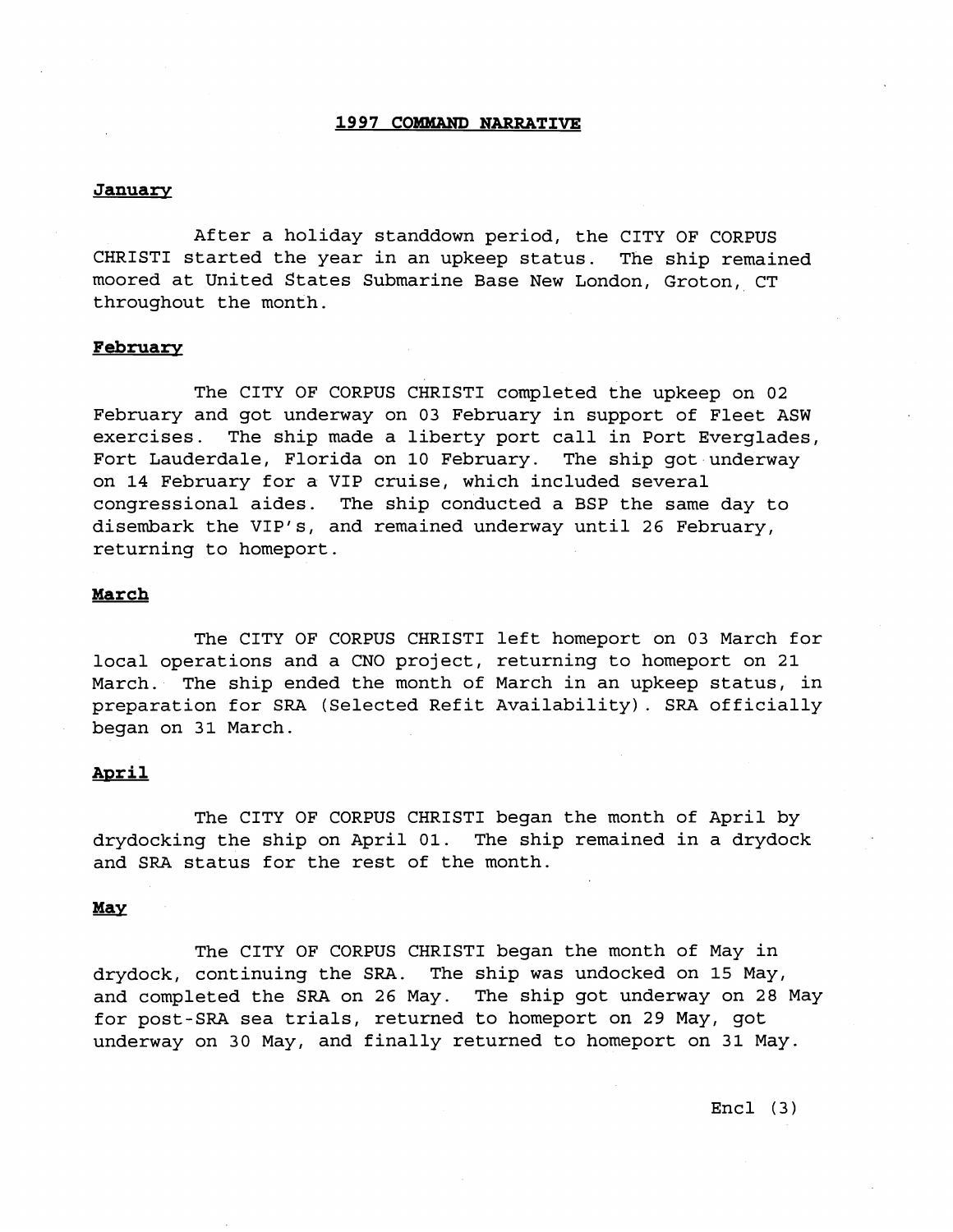#### **June**

The CITY OF CORPUS CHRIST1 left homeport enroute to Canada for a joint forces exercise. The ship moored at Clearwater AFB, Halifax, Nova Scotia, Canada on 08 June for a liberty call and an Exercise Marcot brief. The ship left Canada on 12 June to commence Exercise Marcot, completed the exercise, and returned to homeport on 27 June. The rest of the month was spent in homeport preparing for Tactical Readiness Evaluation.

# **Julv**

The CITY OF CORPUS CHRIST1 started the month of July in preparation for the upcoming Tactical Readiness Examination (TRE), and got underway on 07 July for TRE workup. During the 07-31 July time period, the ship was host to several midshipmen from the U.S. Naval Academy. Submarine Squadron 4 was reactivated on July 9, and the ship transferred from Submarine Squadron 2 to Submarine Squadron 4. The ship successfully completed the TRE on 17-19 July. The ship then conducted TRE support for other vessels 22-25 July. On 28, 29, 30, and 31 July, the ship was host to several groups of Naval Midshipmen. During these tour groups, the ship dropped off several groups of the crew to visit Cocoa Beach, Florida. The ship ended the month of July in transit to homeport.

#### **August**

On 04 August, the CITY OF CORPUS CHRIST1 returned to home port and commenced upkeep. On 05 August, the ship began a Combat Systems Readiness Review (CSRR) which lasted until 15 August. The ship commenced a SPRUCE on 18 August, which continued through the remainder of the month.

# **September**

The SPRUCE concluded on 05 September. The CITY OF CORPUS CHRIST1 left home port on 08 September to support an ASW exercise and to conduct a CNO project. The ship conducted a BSP

Encl (3)

2